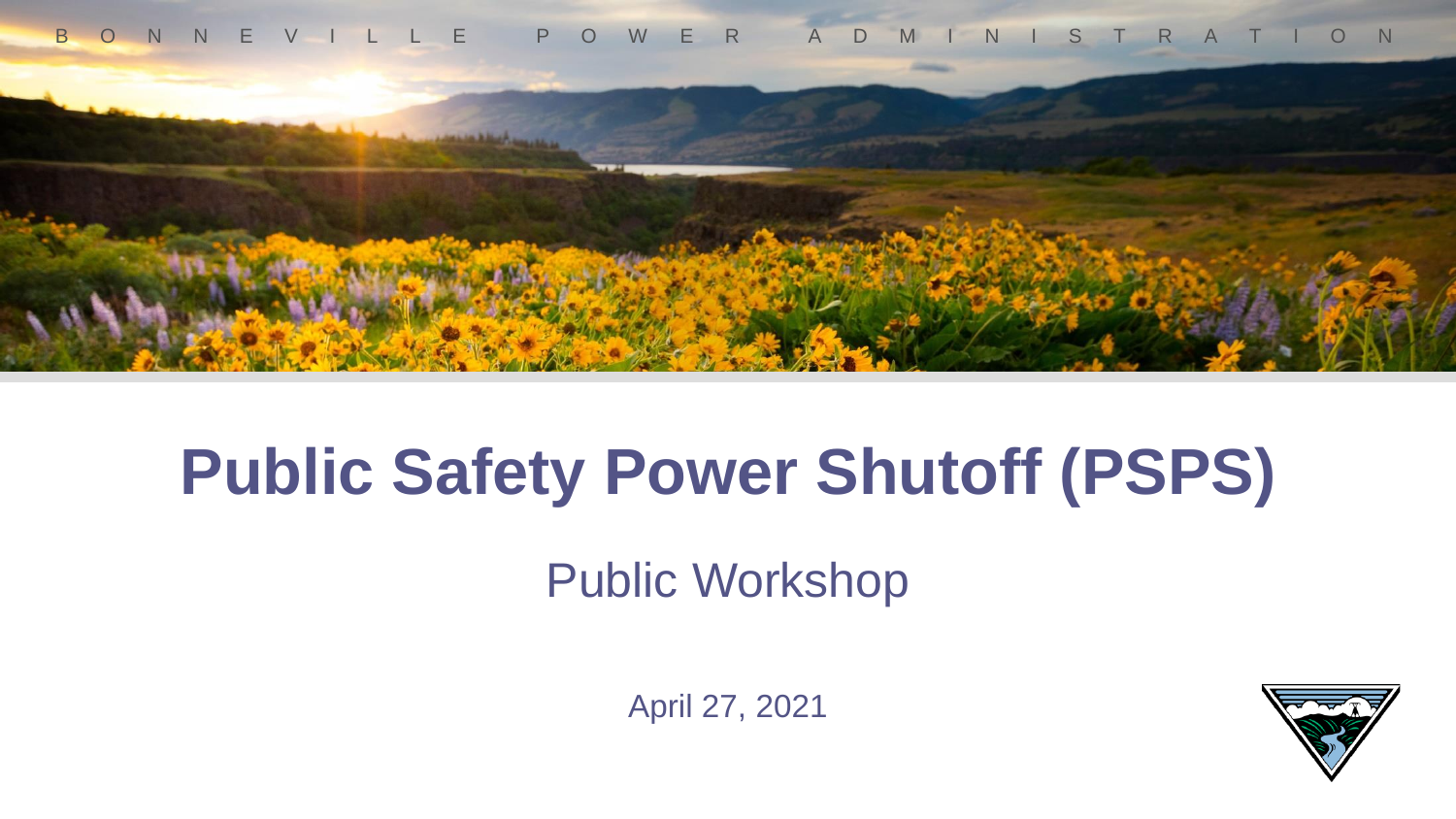#### **Purpose of Today's Meeting: Inform & Ask**

Why is BPA developing a PSPS Plan?

**Inform**

**Ask**

- What comprises PSPS Plan and how it fits into the BPA Wildfire Mitigation Plan?
- What are your communications preferences when BPA is considering enacting a PSPS?
- What information do you want as you prepare to notify your end use customers of BPA PSPS actions?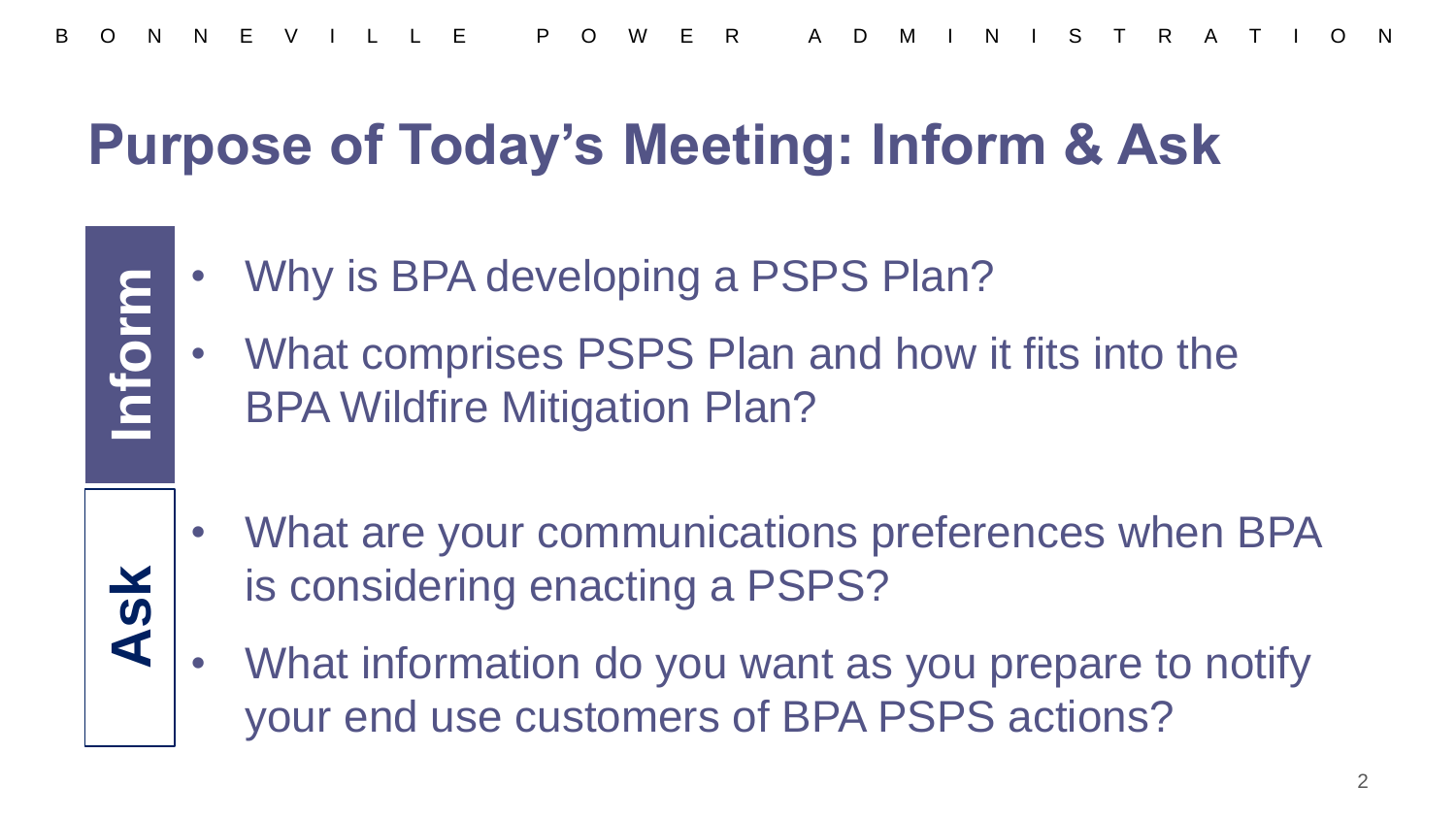#### **BPA PSPS Resources**

- **Michelle Cathcart,** Vice President, Transmission Operations
- **Meg Albright,** Operations Support Manager
- **Chris Sanford,** Real Time Operations Director
- **Dan Nuñez,** Asset Management Risk & Strategy
- **Erik Pytlak,** Supervisory Meteorologist
- **Troy Simpson,** Account Executive
- **Doug Johnson,** Senior Spokesperson
- **Peter Cogswell,** Supervisory Public Affairs Specialist
- **John Nguyen,** Supervisory Emergency Management Specialist
- **Dominic Caudron,** Emergency Management Specialist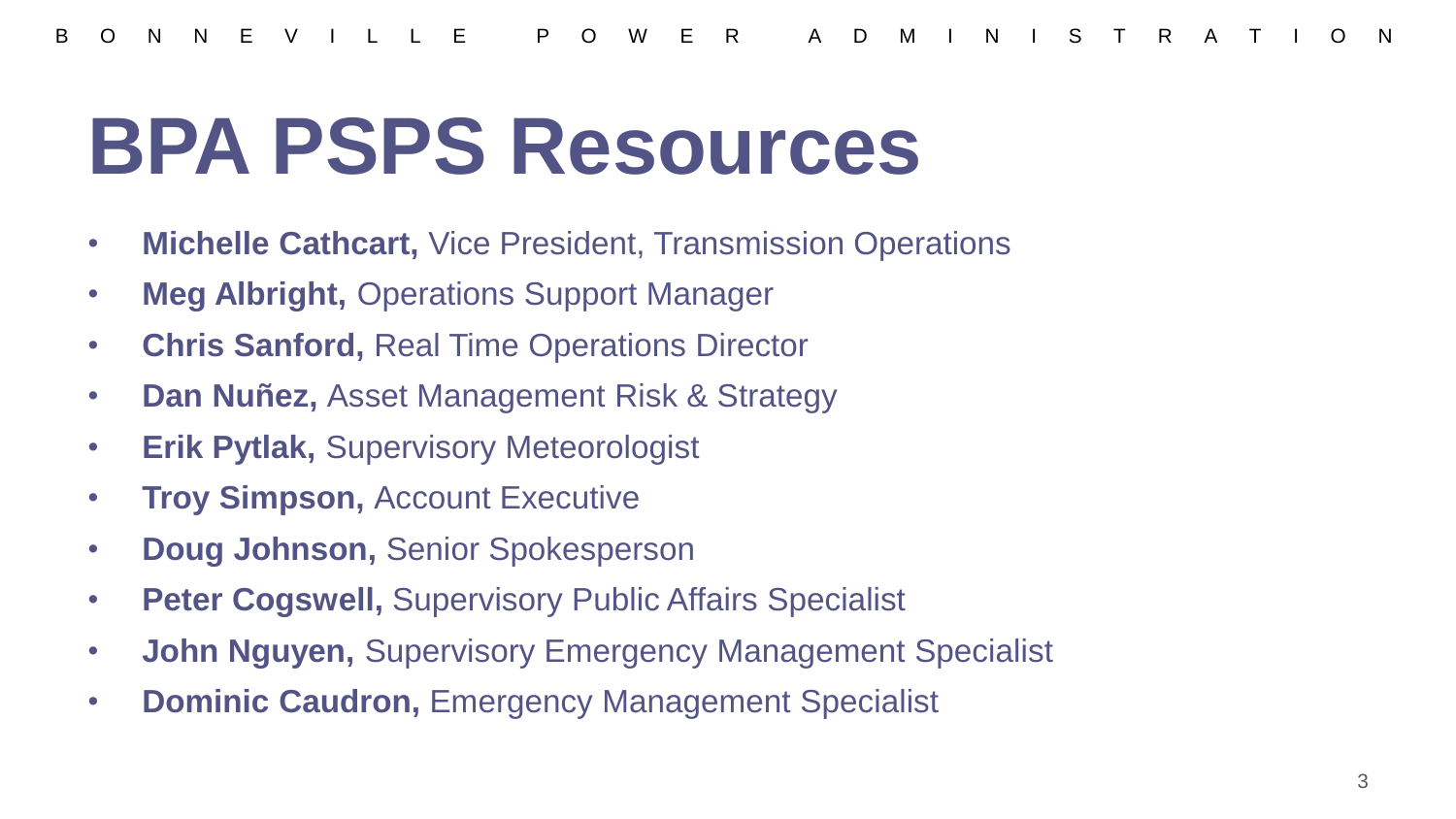## **Agenda**

- **Project Background**
- How PSPS Fits into the Wildfire Mitigation Program
- **EXCOMMUNICATIONS**
- **Questions**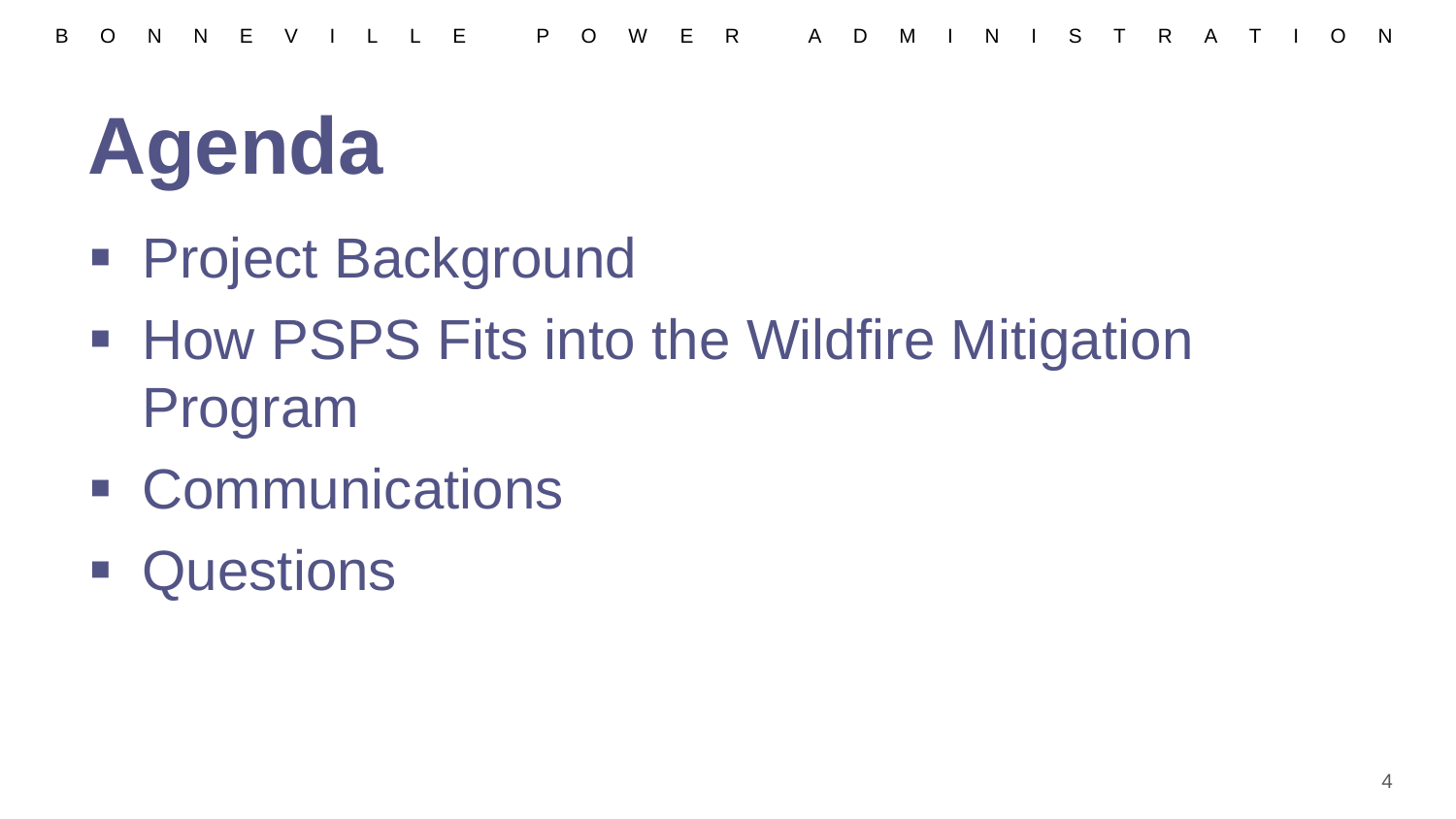## **Project Background**

- **The 2020 BPA [Wildfire Mitigation Plan b](https://www.bpa.gov/PublicInvolvement/Wildfire-Mitigation/Pages/Wildfire-Mitigation.aspx)riefly addressed the possibility of preemptively** shutting-off transmission assets in response to wildfire conditions to ensure public safety.
- Internal discussions and regional actions taken in response to the September 2020 wildfires, and increasing severe weather events, spurred BPA to develop more specificity regarding the agency's preemptive shutoff policies and protocols.
- During fire season (typically ranging from May to October) there may be emergency conditions or weather triggers that require BPA to de-energize certain assets to minimize a potential uncontrolled ignition.
- BPA's PSPS is an additional aspect to wildfire mitigation and builds on our existing tools and methods to address wildfire concerns.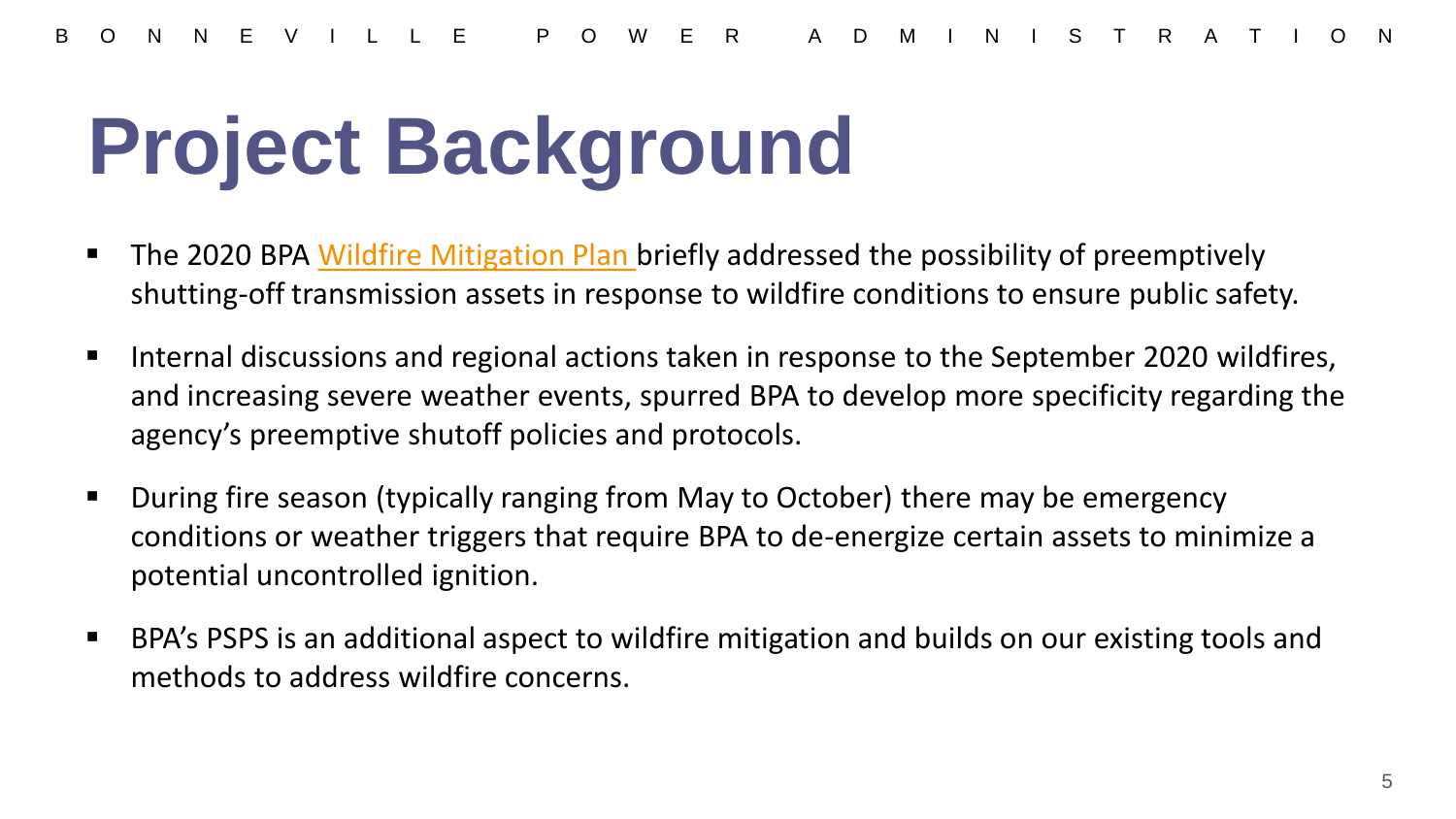

#### **How PSPS Fits into the Wildfire Mitigation Program**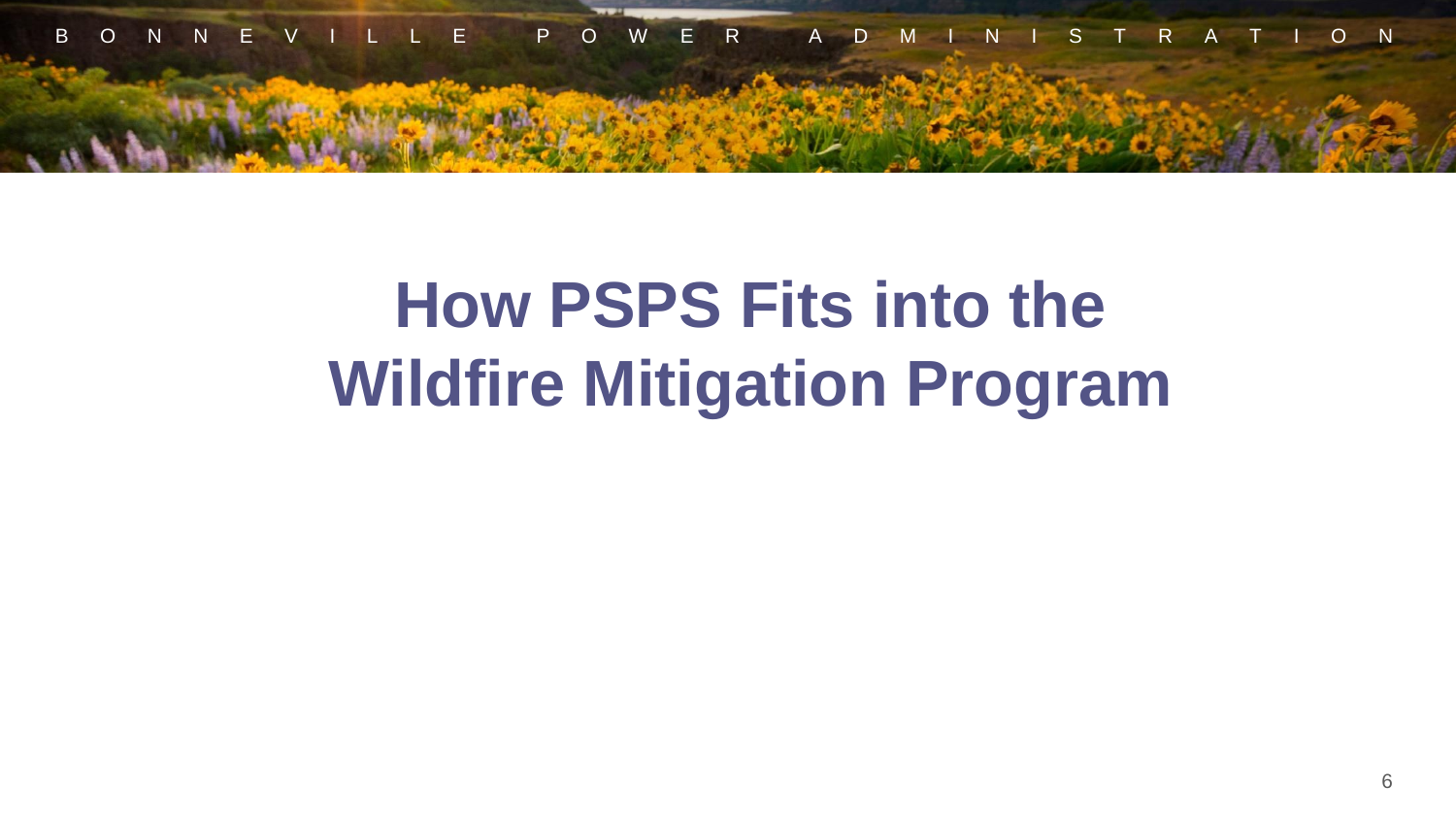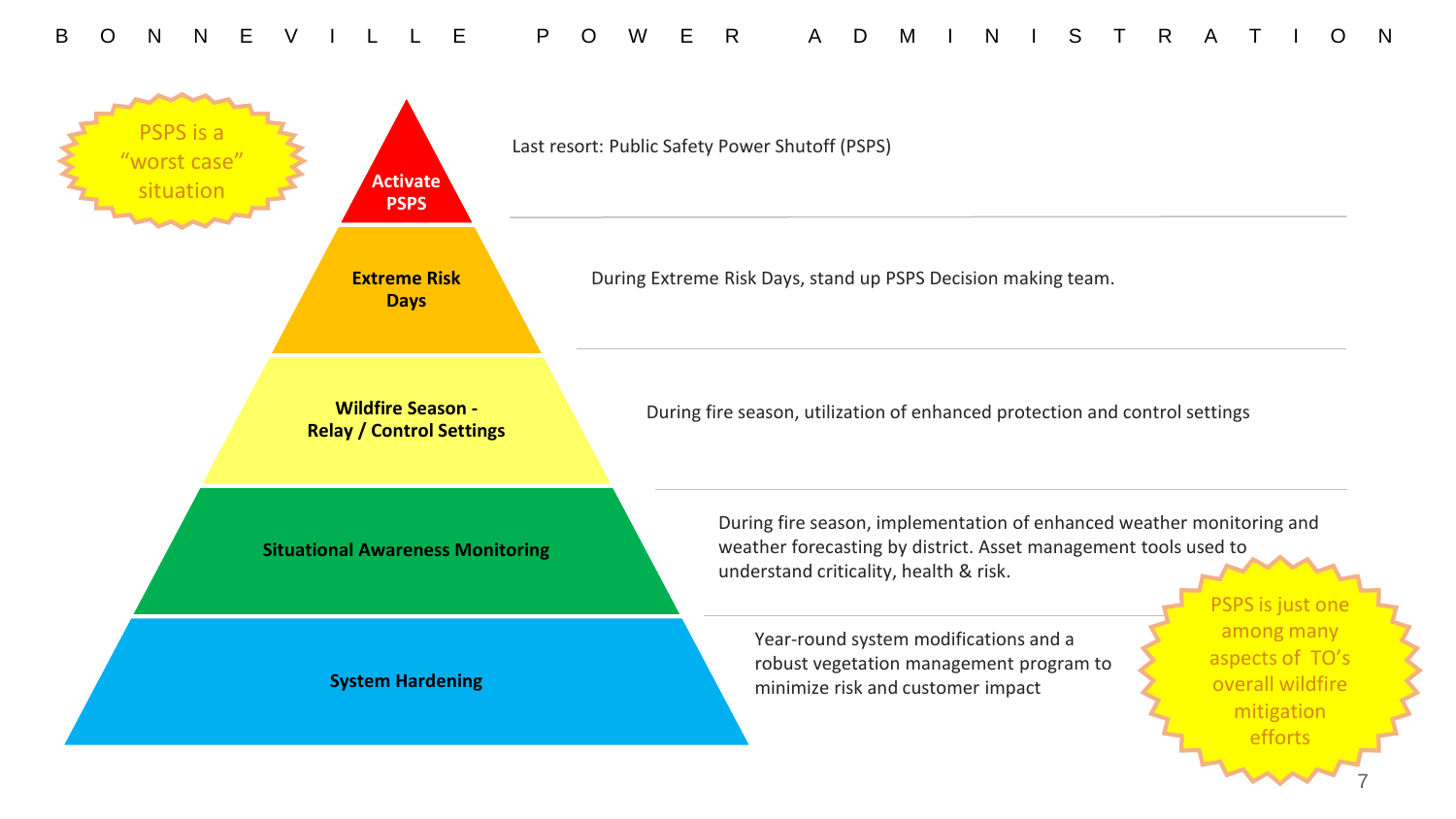# **System Hardening**

- BPA using risk based analytics to prioritize and scale investments based on regional risk.
- Hardening includes new resiliency metrics to expand historic design standards to build resiliency into assets. Examples: access roads as fire breaks, hardware redundancy in high ignition areas.
- Long-term planning includes regional overlay of highest risk areas from wildfire and identification of line rebuilds as well as emergency maintenance correctives.
- Due to the sensitivity of identifying critical assets, BPA does not intend to share the list of most vulnerable lines.

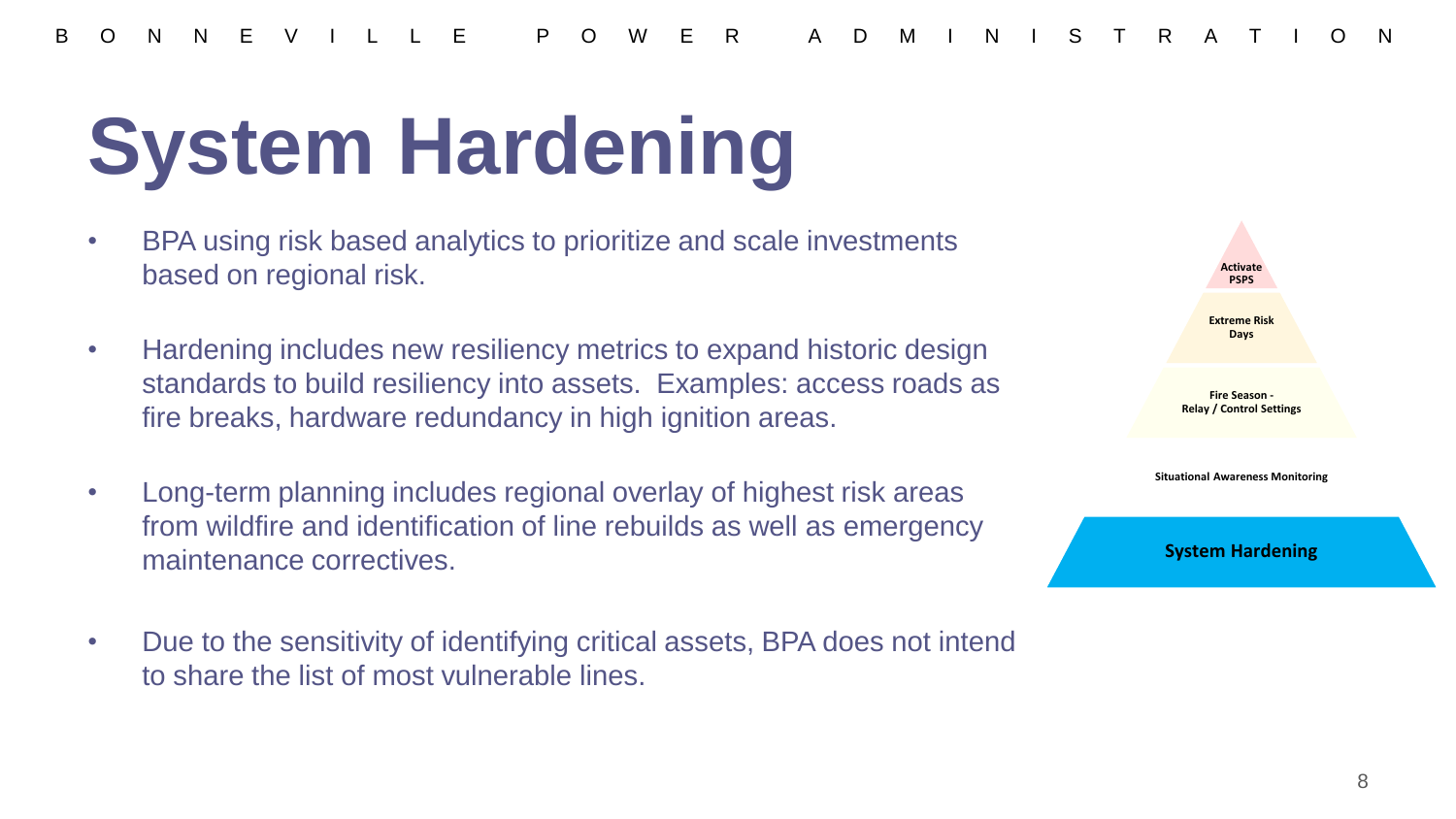#### **Situational Awareness**

- Transmission Weather Alerts during fire season for conditions where wind gusts ≥60 mph are combined with National Weather Service Red Flag Conditions, within Transmission District(s), about 48 hours in advance.
- GIS overlays of riskiest wildfire areas identified through Criticality, Health & Risk for situational awareness triggers that allow for coordinated responses including material preparation, outage planning and patrols.

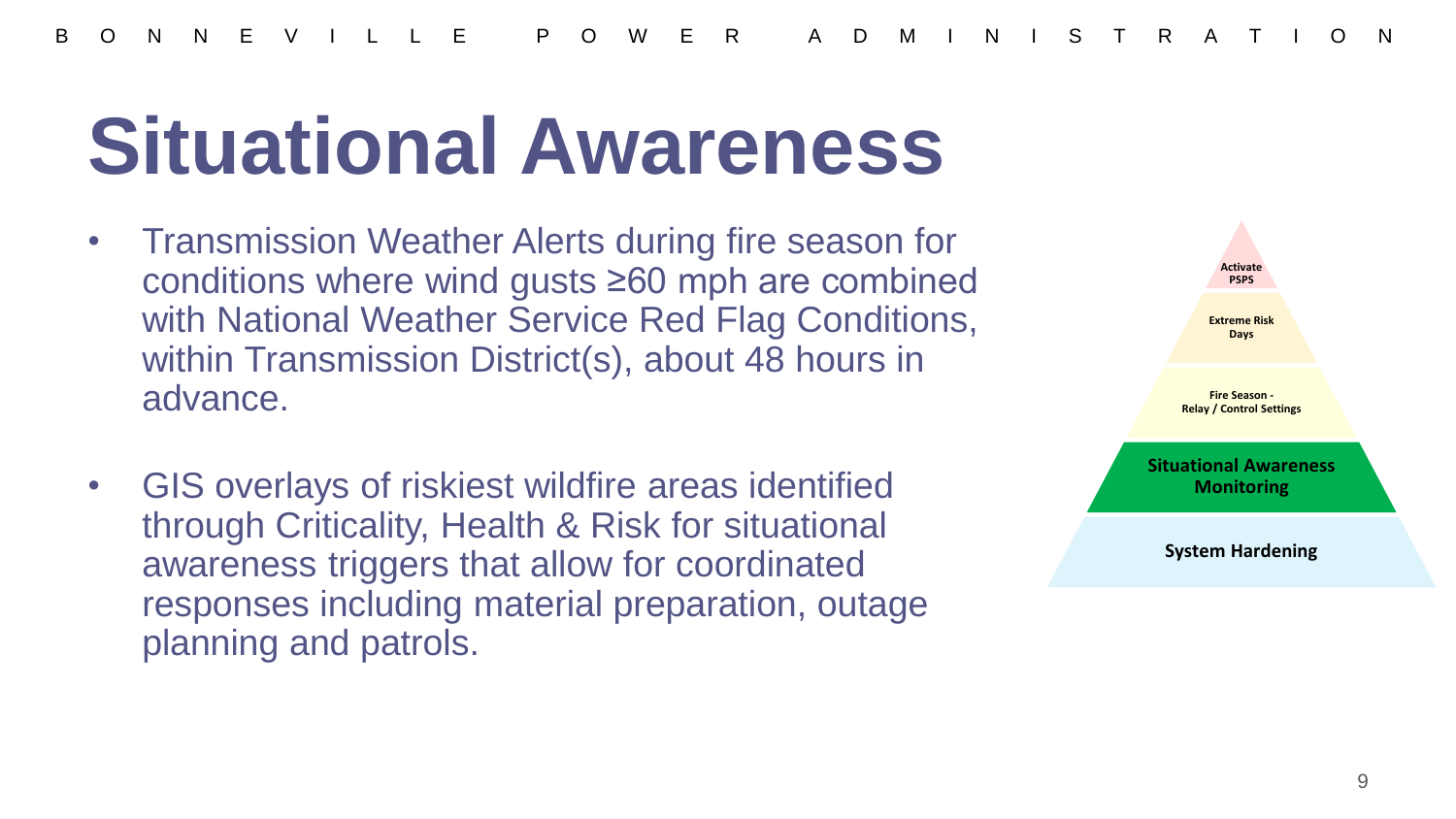### **Fire Season Operations**

- Disable reclosing on certain lines
- More use of Patrols
- Less use of manual testing

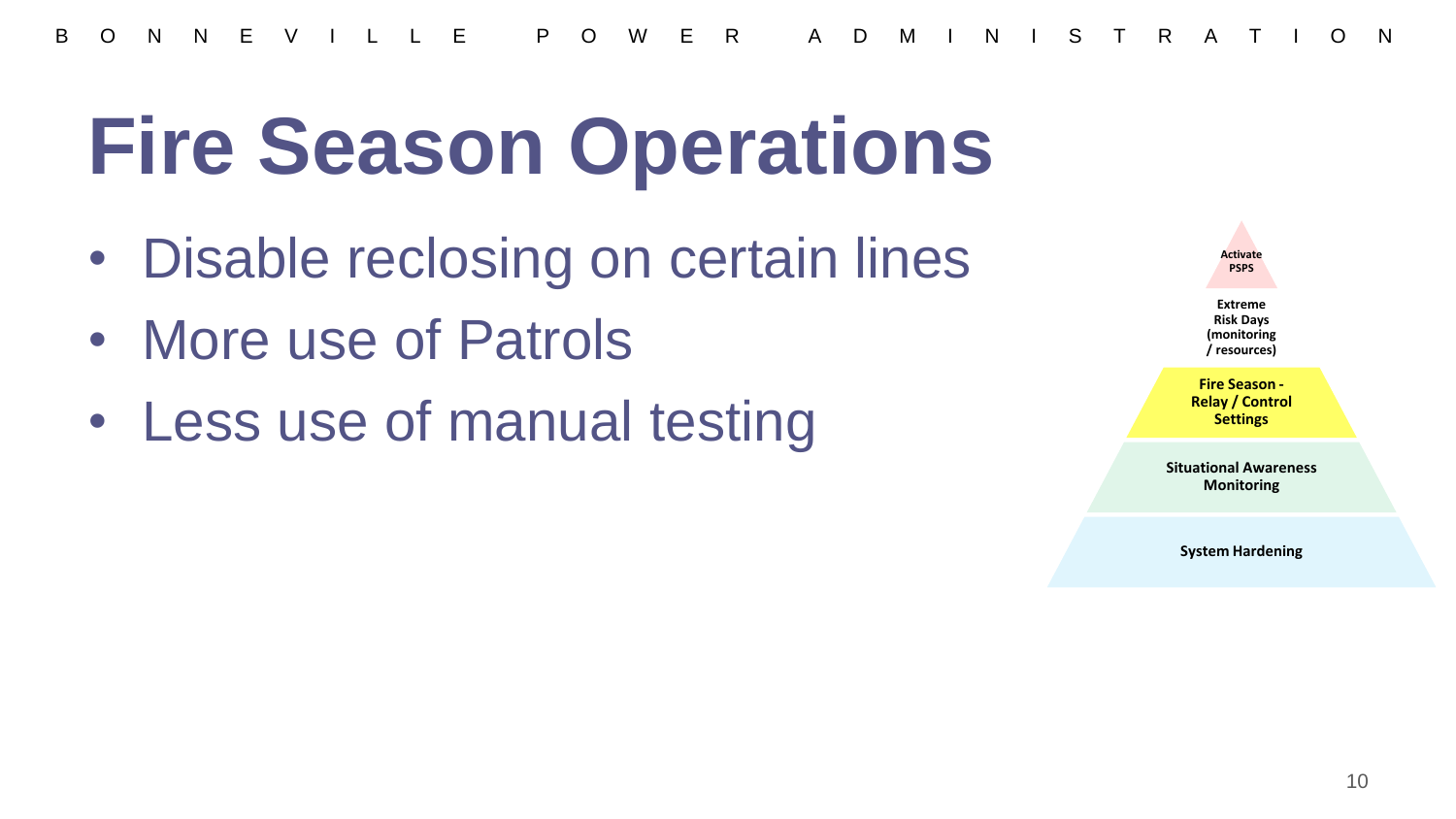B O N N E V I L L E P O W E R A D M I N I S T R A T I O N

## **Extreme Risk Days**

- Field preparations
- USFS coordination
- Stand up PSPS Decision Team

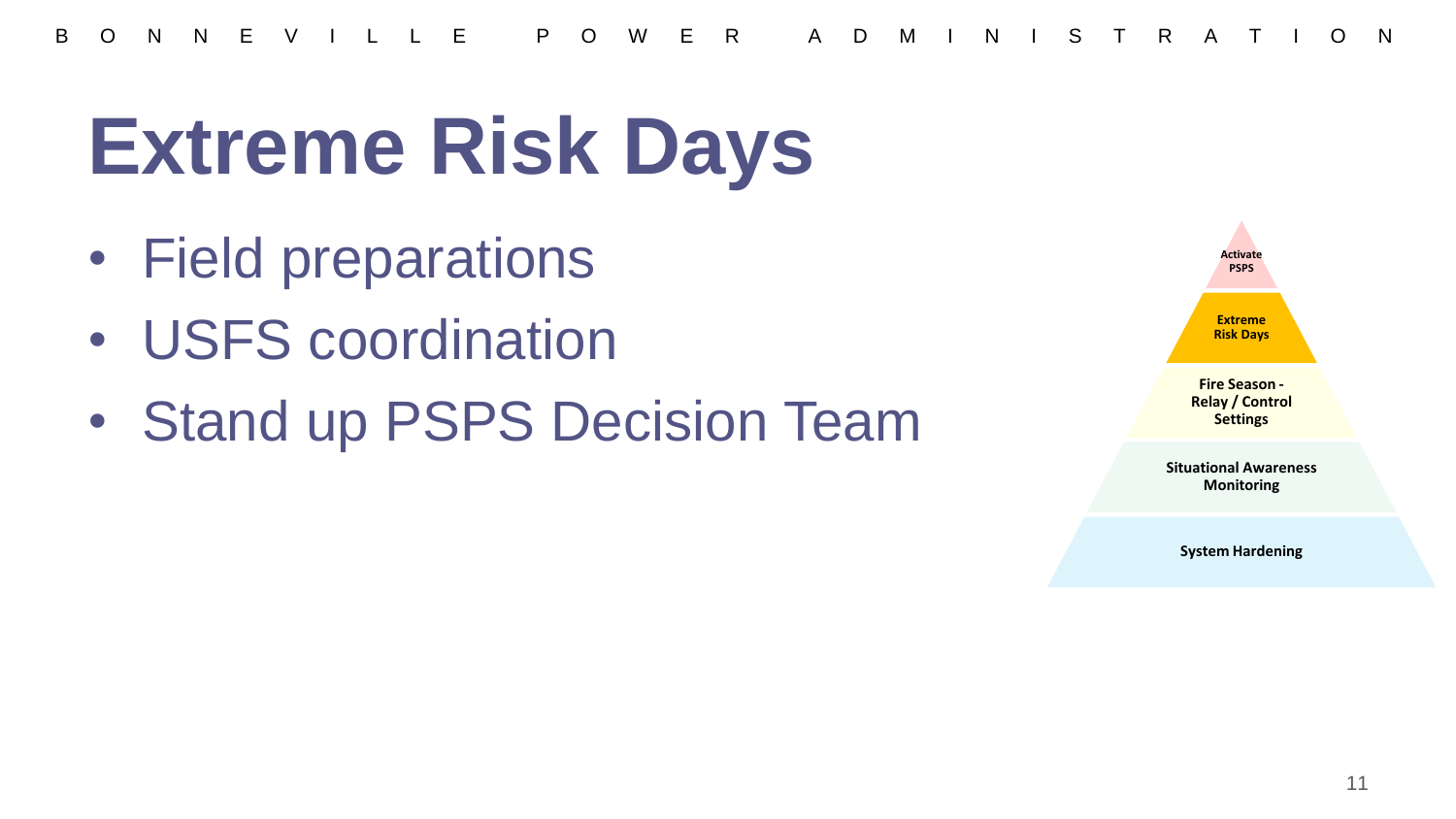#### **Activate PSPS – Decision Criteria**

BPA Transmission Operations has the sole authority whether or not to activate a PSPS.

#### **PSPS enactment decision considerations:**

- 1) Local weather conditions, and confidence level in the forecast
- 2) Load and generation impacts to customers
- 3) Path impacts—grid reliability & stability
- 4) What BPA's customers in the affected area are doing or planning
- 5) Information on critical loads, if available
- 6) Wildfire risk presented by BPA assets in the impacted area

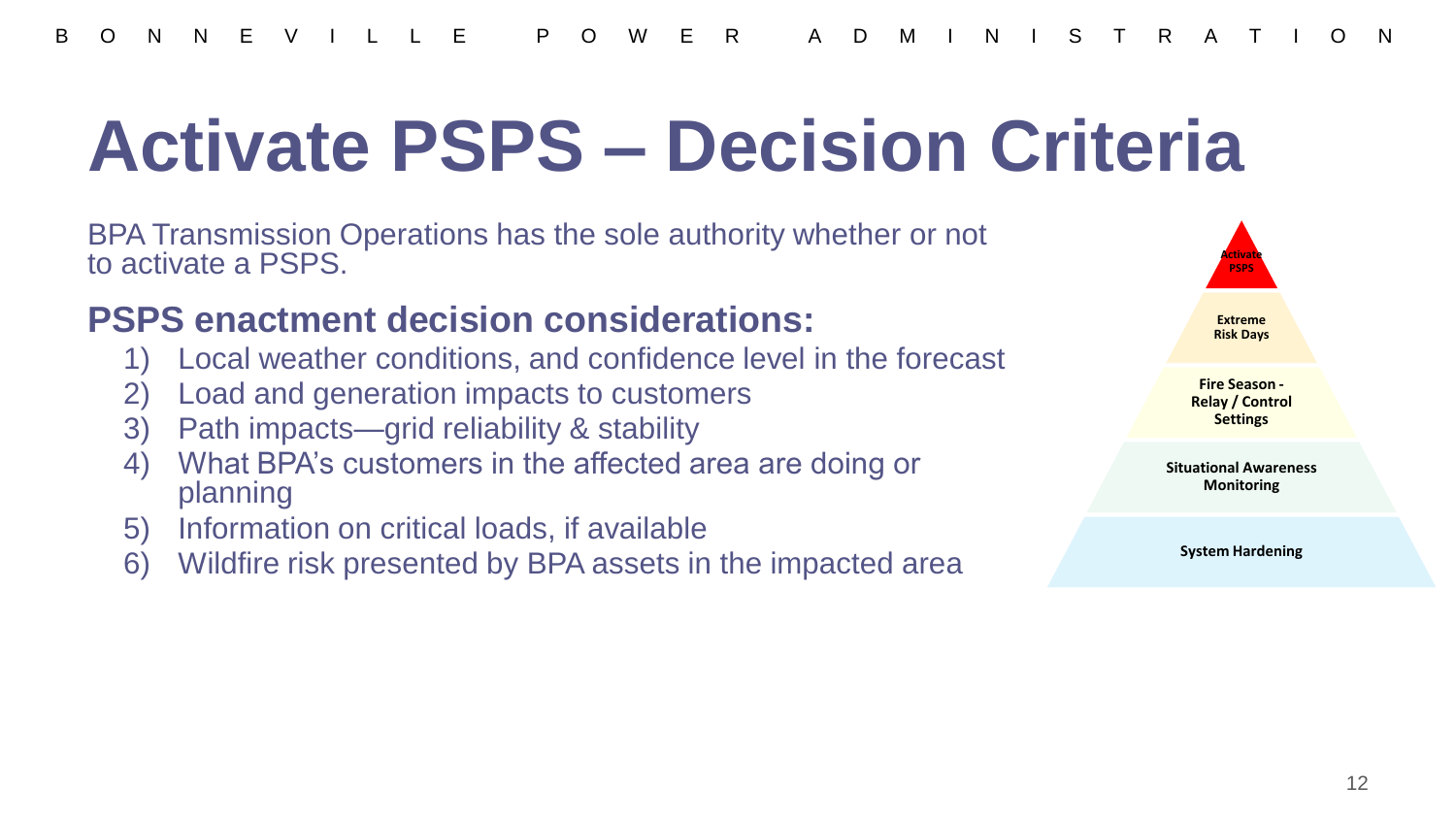#### **Activate PSPS – Communication**

- **Operational Communication:** BPA Operations and Dispatch personnel will discuss PSPS plans with Operations personnel of adjacent utilities through normal utility to utility Operations channels.
- **Non-Operational Communication:** BPA's Transmission Customer Account Executives will attempt to reach our retail utility customers and regional stakeholders through calls and emails**.** We will also use BPA's website (www.bpa.gov), social media, and local news outlets to keep customers informed and updated as appropriate.
- Note: It is vital that BPA has current contact information.

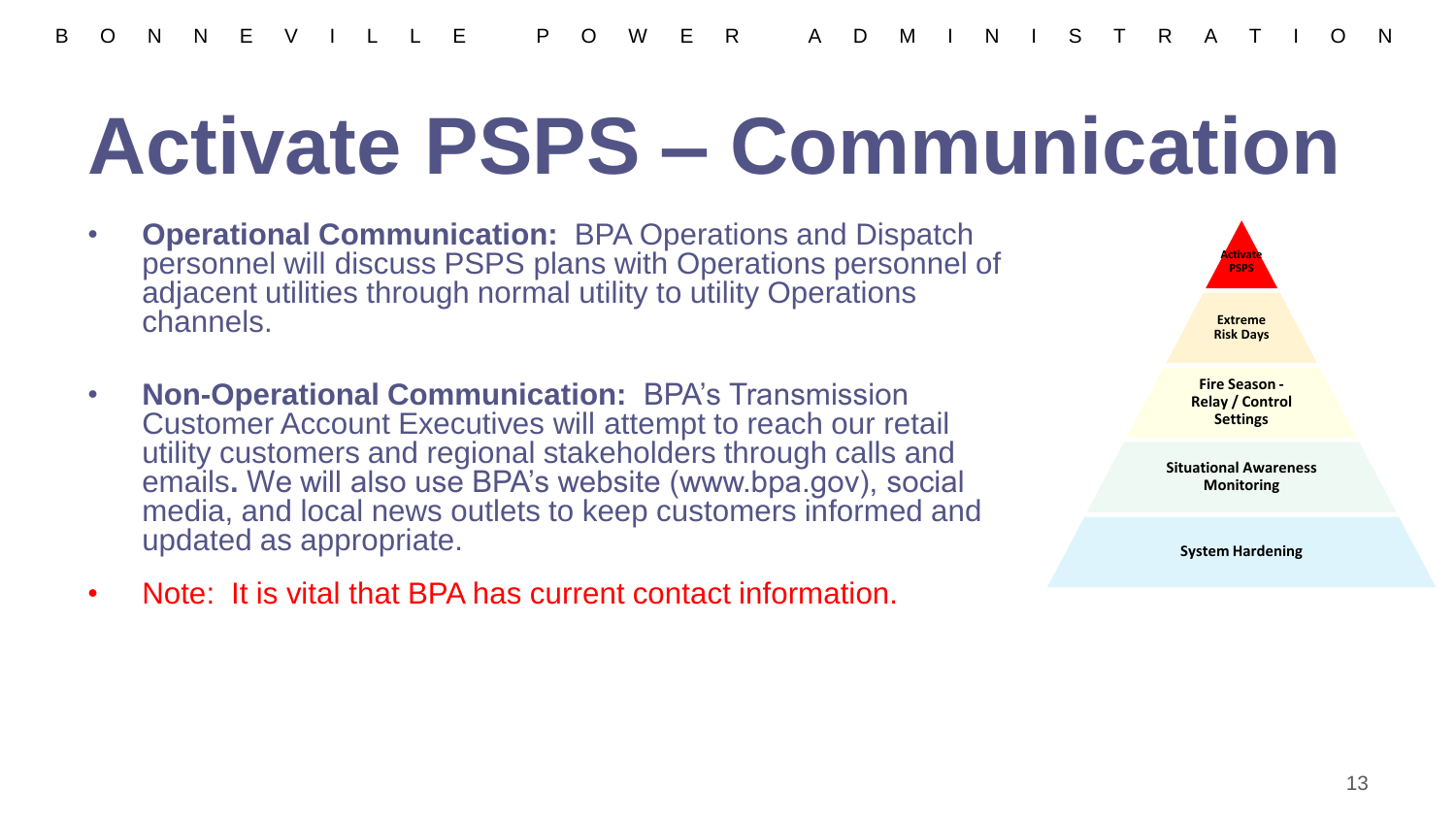#### **Activate PSPS – Restoration**

Follow standard restoration process following De-energization to ensure safe operations

- Patrol lines
- Clear vegetation (as applicable)
- Fix damage (as applicable)
- Re-energize
- **Communicate**

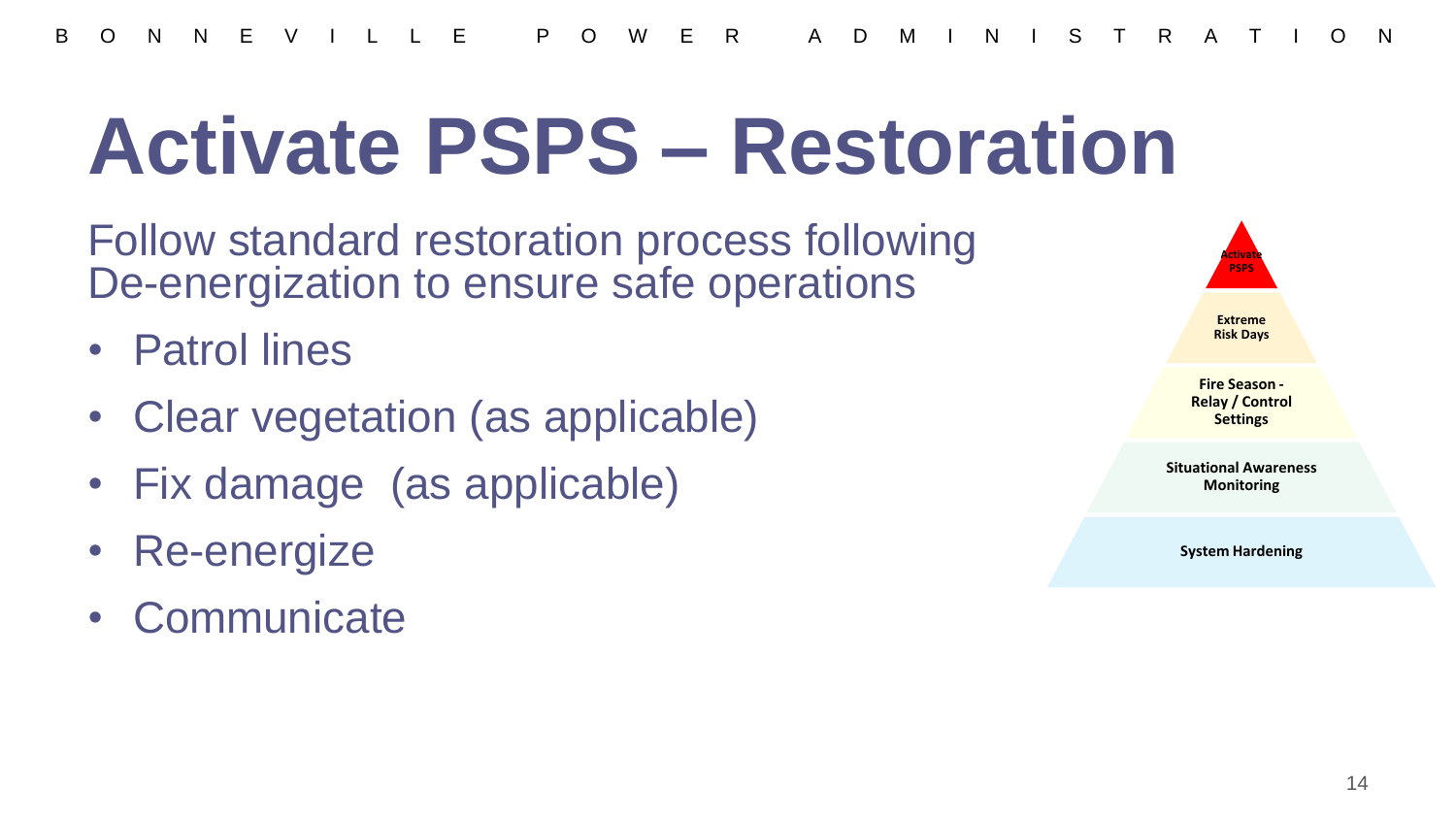# **Next Steps**

- April 27 to May 11, 2021:
	- Submit comments to BPA via [techforum@bpa.gov](mailto:techforum@bpa.gov) and your Transmission Account Executive
	- These will be directed to the team for consideration
- May 22, 2021:
	- BPA Response to comments
	- BPA Publishes PSPS as section in Wildfire Mitigation Plan
- June 1, 2021:
	- PSPS plan in place